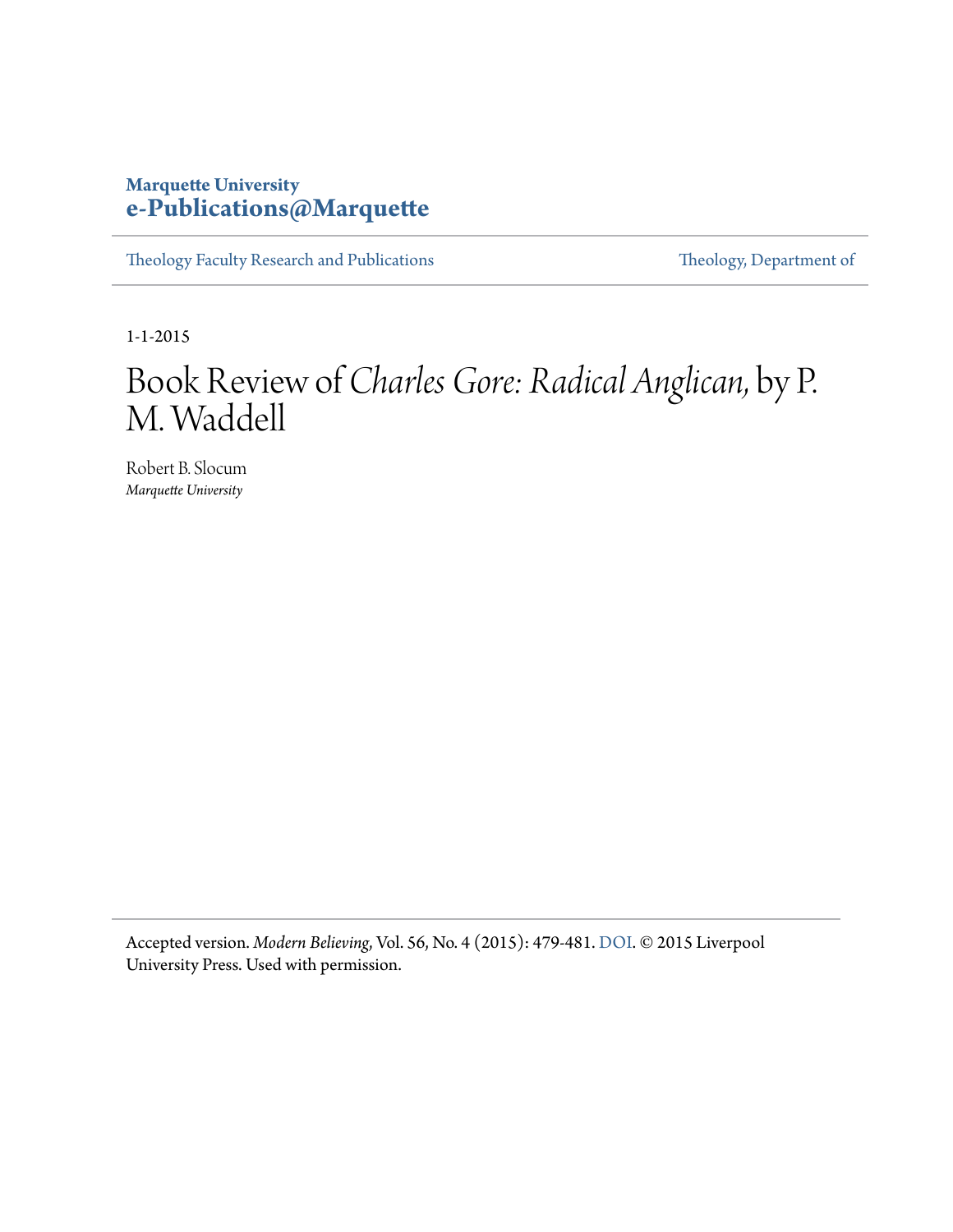**Marquette University** 

### **e-Publications@Marquette**

#### *Theology Faculty Research and Publications/College of Arts and Sciences*

*This paper is NOT THE PUBLISHED VERSION;* **but the author's final, peer-reviewed manuscript.** The published version may be accessed by following the link in the citation below.

*Modern Believing*, Vol. 56, No. 4 (2015): 479-481. **DOI. This article is © Liverpool University Press and** permission has been granted for this version to appear in [e-Publications@Marquette.](http://epublications.marquette.edu/) Liverpool University Press does not grant permission for this article to be further copied/distributed or hosted elsewhere without the express permission from Liverpool University Press.

# Book Review of *Charles Gore: Radical Anglican*, by P. M. Waddell

#### Robert B. Slocum

Theology, Marquette University, Milwaukee, WI

 This very helpful volume presents selected writings of Charles Gore (1853-1932), the leading proponent of Anglican liberal Catholicism in his era. These excerpts are arranged by chapters on God, Jesus Christ, the the collection of readings from Gore with six 'vignettes' or stories of Gore as seen or recalled by others, Church and the sacraments, 'Being Anglican', the Bible, ethics and politics, and spirituality. Peter Waddell opens providing helpful perspectives into Gore's life and character.

 Waddell's introduction acknowledges that 'this book is a celebration of Gore' (p. xxix). Waddell notes that Gore offered 'a seamless vision of how theology, Christology, ecclesiology, sacraments, Scripture, ethics and challenges Gore's belief in the historicity of the New Testament, and notes that Gore's doctrine of apostolic politics all flowed into each other' (p. xxxv). Waddell clearly acknowledges the 'reasons to be cautious' concerning Gore's thought, so the celebration is not uncritical (p. xxix). In this regard, for example, Waddell succession is not required by scripture.

 and a contributor for the Lux Mundi collection of essays (1889), and the ensuing controversy over Lux Mundi Waddell identifies Gore as a prophet who sought to bring catholic faith into right relation with modern thought, especially biblical criticism. He denied that biblical criticism undermined Christianity. Gore was editor